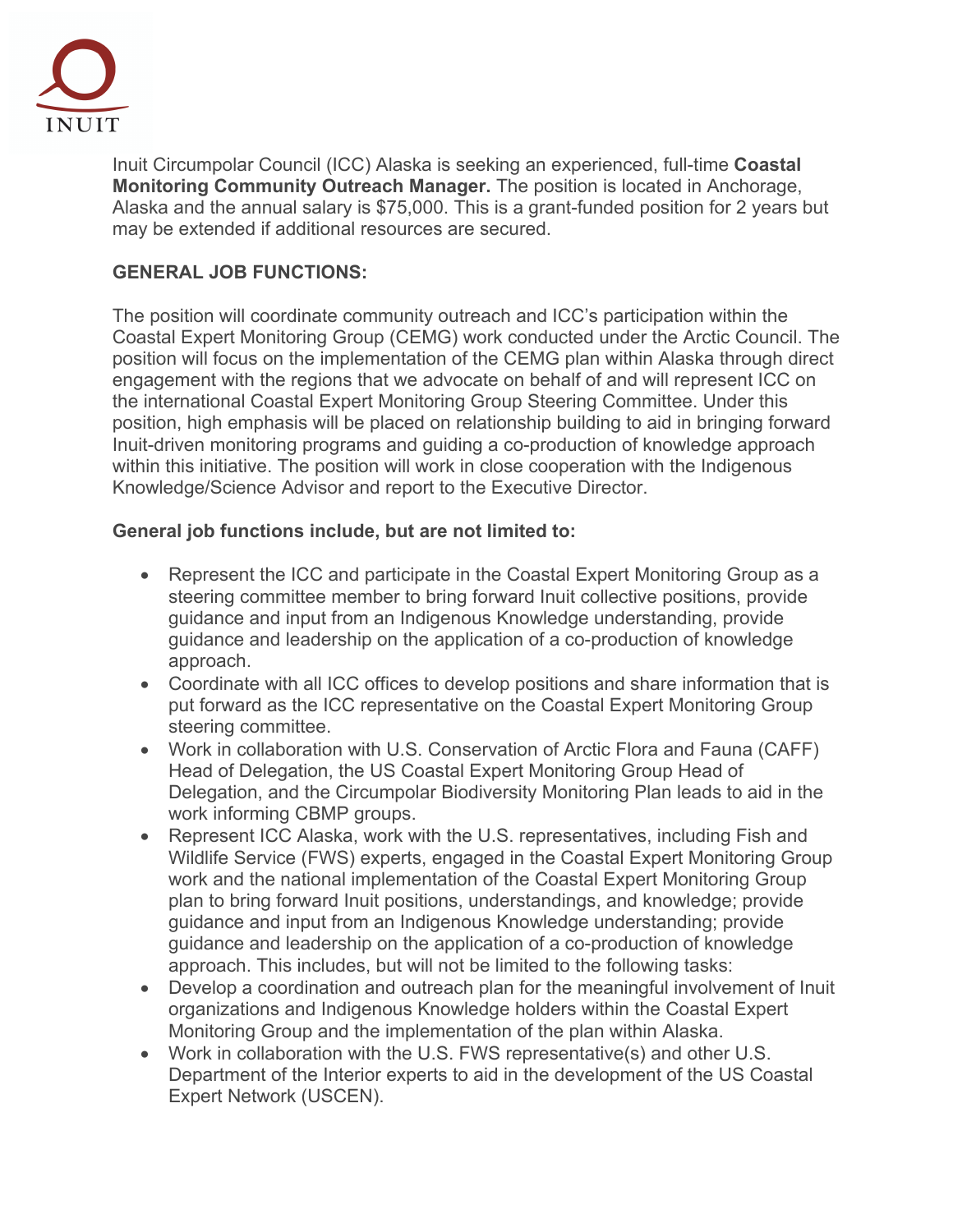

- Work in collaboration with the U.S. representatives to aid in the coordination of the US Coastal Expert Network communications and engagement with Indigenous Knowledge holders and Inuit organizations, including regional and communities' entities.
- Work with the U.S. representatives to aid in outreach and relationship-building to facilitate the understanding of the Coastal Expert Monitoring Group implementation plan, gather feedback on adjustments that may be needed, involvement of Inuit organizations in the implementation plan, and Inuit organizations and Indigenous Knowledge holders joining the USCEN.
- Organize, lead, and facilitate meetings and discussions with Inuit organizations and Indigenous Knowledge holders to discuss information needs and input into the USCEN processes.
- Aid the U.S. representatives in the communication and identification of Inuit organization representatives and Indigenous Knowledge holders to attend USCEN workshops and meetings.
- Aid in the evaluation of the process following one year and provide leadership and guidance on any adjustments needed to have a robust co-production of knowledge approach.
- Draft, edit and produce reports, studies, position papers, policy statements and other documents as needed.
- Seek and acquire sustainable funding to support this position after the initial twoyear funding period ends. Explore fiscal support opportunities to support projects that are identified as needed to aid in the implementation of the Coastal Expert Monitoring plan and to further advance Inuit interests within this work.
- This position requires a high amount of regional travel within Alaska. All candidates should have a strong level of comfortability in organizing and traveling independently.
- Other duties assigned by the Executive Director.

## **EXPERIENCE REQUIREMENTS:**

- Bachelor's degree in related field and five years of experience related to working in coastal biodiversity, community-driven research and/or monitoring, coproduction of knowledge, application and/or understanding of Indigenous methodologies. A Master's degree in a related field is preferred. Relevant work experience may substitute for the degree requirement.
- Experience with bringing people together from multiple knowledge systems, facilitation, community outreach, working with Indigenous Knowledge holders, knowledge about the Arctic and Inuit homelands, and conducting independent desk research and report writing. Knowledge of applying a food security lens to monitoring and culturally appropriate approaches to holding discussions, knowledge sharing, project development, and other related activities.